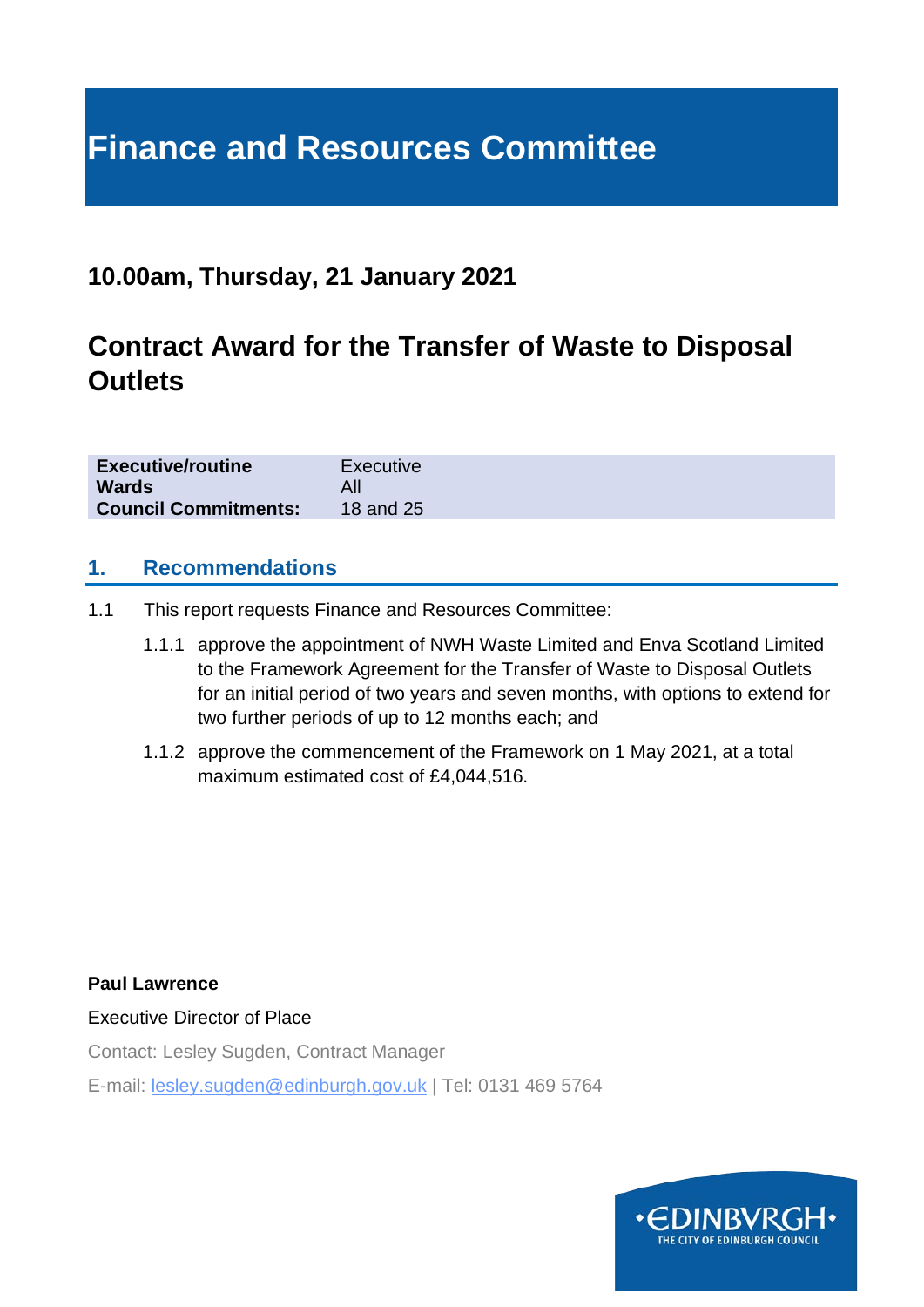**Report**

# **Contract Award for the Transfer of Waste to Disposal Outlets**

#### **2. Executive Summary**

2.1 This report seeks approval to appoint NWH Waste Limited and Enva Scotland Limited to the Framework Agreement for the Transfer of Waste to Disposal Outlets, to commence on 1 May 2021 for an initial period of two years and seven months, with options to extend for up to two further periods of 12 months each, at a total maximum estimated cost of £4,044,516.

#### **3. Background**

- 3.1 The City of Edinburgh Council has a requirement to transfer of dry mixed recyclates and general waste materials arising to appropriate disposal outlets.
- 3.2 The Council has a statutory obligation to ensure all waste is processed in an efficient and ethical manner. The Council does not have the resources and infrastructure to carry out the processing and recycling of this waste stream 'in house' and so appropriate contractors are required to haul the waste to licensed disposal outlets in line with Council policy.
- 3.3 The current Framework arrangement has already been extended and is scheduled to end on 30 April 2021.

#### **4. Main report**

- 4.1 No suitable framework currently exists and so Commercial and Procurement Services (CPS) conducted a new 'Open' procurement exercise in order to establish a framework consisting of two Lots (namely 'Edinburgh East' and Edinburgh West') specifically for this purpose and identify appropriate contractors.
- 4.2 Although the general supply market for haulage contractors is relatively buoyant, market analysis confirmed that only a handful of contractors currently operating in the Edinburgh area are active in the waste sector.
- 4.3 It had been hoped that up to four contractors would be appointed to each Lot of the framework but only two tender bids were received for each.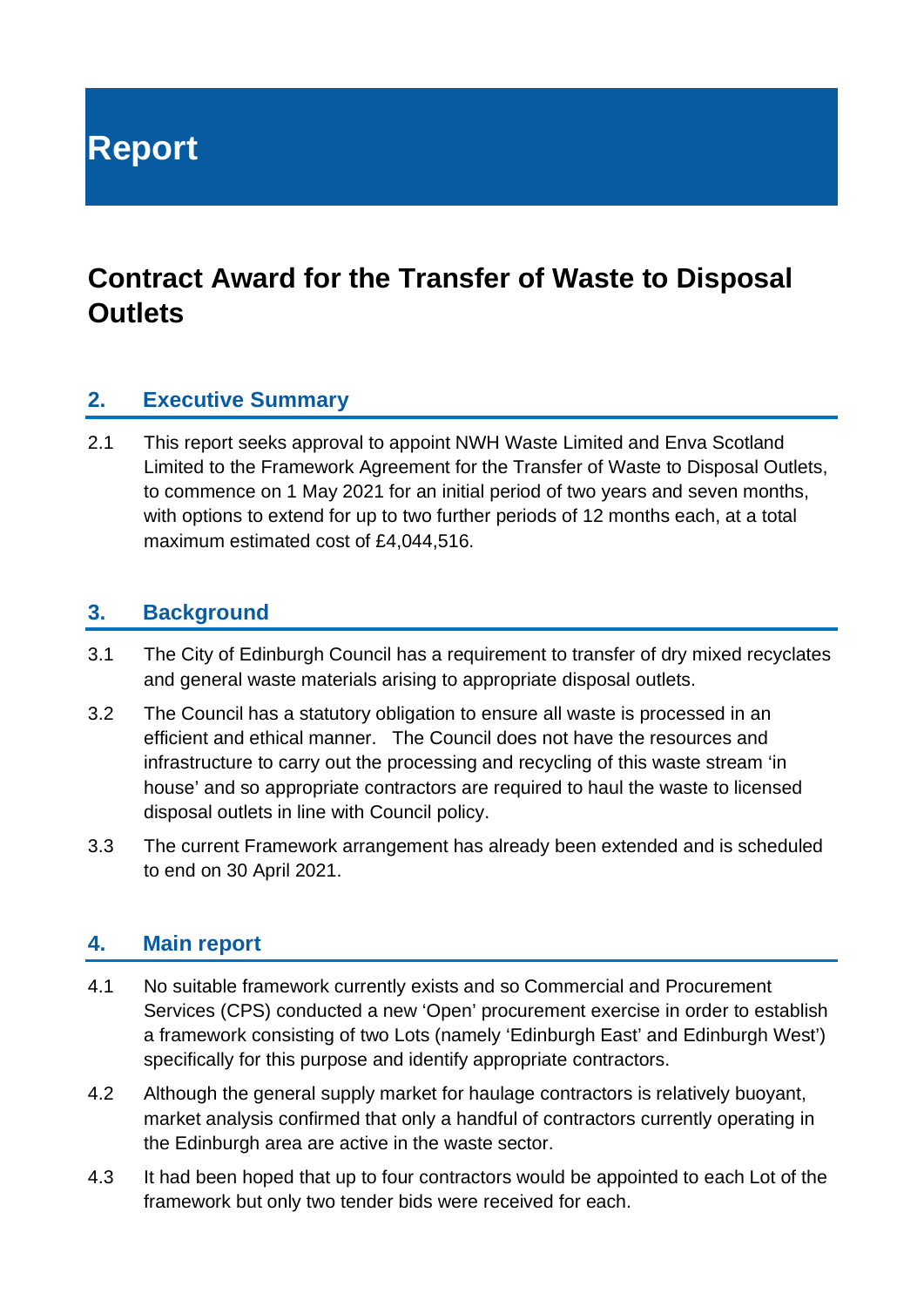- 4.4 Tenders were evaluated on the basis of Most Economically Advantageous Tender (MEAT). In the case of Quality, tenderer's responses to a total of eight question topics were evaluated and scored. In the case of price, tenderers were evaluated and scored on the basis of proposed prices in respect of a range of three specified journeys for each Lot. Appendix 1 provides a breakdown of the various weightings applied.
- 4.5 Increasingly stringent national and international environmental policies and legislation relating to the transfer, disposal and recycling of waste materials has put pressure upon the market and has inevitably impacted the costs for these services.
- 4.6 As a result of the Household Recycling Charter developed jointly by the Scottish Government and COSLA, it is possible that future policies may impose even stricter requirements.
- 4.7 The specification requirements and contract terms and conditions stipulated that contractors must ensure appropriate insurance arrangement (including Employers' Liability Insurance, Public and Products Liability Insurance and Third Party Motor Vehicle Liability Insurance) are in place and maintained throughout the duration of their appointment to the framework.
- 4.8 The Driver and Vehicle Standards Agency (DVSA) is involved in general regulation of the haulage industry, with additional regulation and 'policing' of hauliers involved in the waste industry sector by the Scottish Environment Protection Agency (SEPA), thus ensuring only appropriately qualified contractors are permitted to operate in the market. Therefore, taking these factors into account and with the intention of securing best value for money, a cost:quality ratio of 60:40 was deemed appropriate.

|       | <b>Tenderer</b>              | Cost<br>(Max. 60%) | Quality<br>(Max.40%) | Total | Ranking |
|-------|------------------------------|--------------------|----------------------|-------|---------|
| Lot 1 | <b>NWH Waste Limited</b>     | 60.00              | 29.30                | 89.30 |         |
|       | Enva Scotland Limited        | 50.67              | 34.50                | 85.17 | 2       |
| Lot 2 | <b>NWH Waste Limited</b>     | 60.00              | 29.30                | 89.30 |         |
|       | <b>Enva Scotland Limited</b> | 50.75              | 34.50                | 85.25 | 2       |

4.9 The table below shows details of the weighted scores awarded to each tender:

- 4.10 The tenderers are to be appointed to each Lot of the framework in ranking order, with subsequent contracts for delivery of the service allocated accordingly. If, for any reason, the first ranked contractor is not in a position to handle the Council's requirements at that time, the second ranked supplier would be offered the contract.
- 4.11 However, it is important to note that the quality of service provided by contractors will be closely monitored and managed on an ongoing basis. In the event of any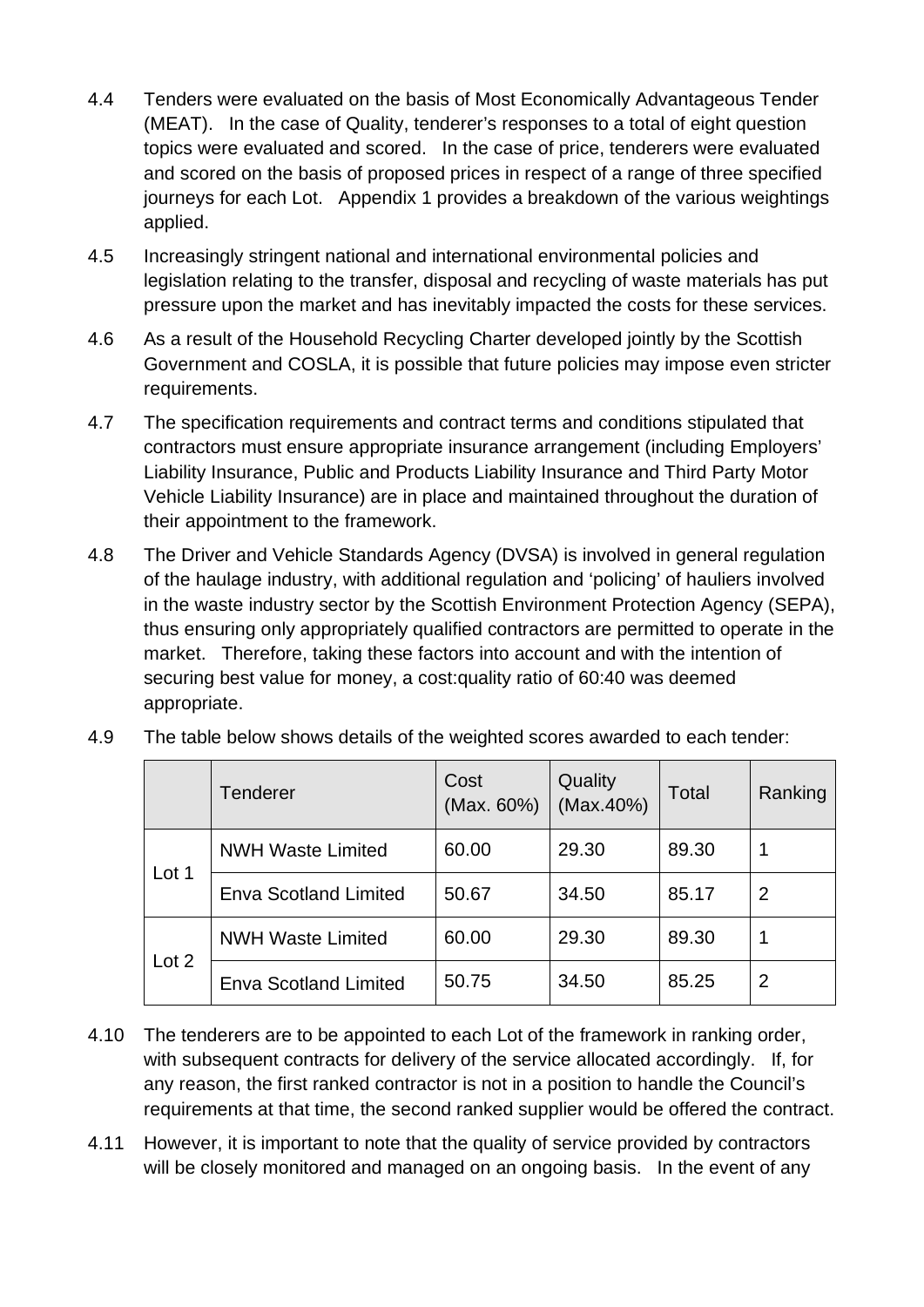consistently poor performance, the offending contractor will be 'relegated' in the ranking for that Lot, with subsequent work offered to the 'promoted' contractor.

4.12 Both NHW Waste Limited and Enva Scotland Limited are the incumbent contractors on the current Framework.

#### **5. Next Steps**

- 5.1 Subject to approval, the services will commence on 1 May 2021 and will assist the Council in meeting its statutory obligations with regards to the treatment and disposal of waste materials.
- 5.2 The Contracts and Grants Management team (CAGM) will engage with the Waste and Cleansing service Contract Manager to ensure that effective contract management is delivered throughout the contract lifecycle. A Contract Management and Handover Report, detailing the necessary steps and measures, will be produced and agreed. It is envisaged that proactive contract management (to include robust monitoring of all appropriate management information, key performance indicators and budget tracking) will help deliver an effective and efficient service for the city of Edinburgh throughout the duration of the contact.

#### **6. Financial impact**

- 6.1 The maximum anticipated contract value is estimated at £4,044,516 over the maximum contract period (i.e. including potential extensions). These costs will be met from the Waste and Cleansing service budget.
- 6.2 Prices tendered by the number 1 ranked contractor represent average savings of 8.6% and 5.9% in respect of Lots 1 and 2 respectively. However, although prices tendered by the number 2 ranked contractor in respect of Lot 2 are unchanged compared to current rates, their prices in respect of Lot 1 represent an average increase of 10%.
- 6.3 The costs associated with procuring the proposed contract are estimated to be between £10,000 and £20,000.

### **7. Stakeholder / Community Impact**

- 7.1 In common with all contractors in this market sector, NWH Waste Limited and Enva Scotland Limited are regulated and licenced by DVSO and SEPA to ensure compliance with strict requirements on health and safety, environmental governance and regulatory requirements.
- 7.2 The framework award will assist with realisation of Council Commitment numbers 18 (to "improve Edinburgh's air quality and reduce carbon emissions") and 25 (to "increase recycling to 60% from 46% during the lifetime of the administration").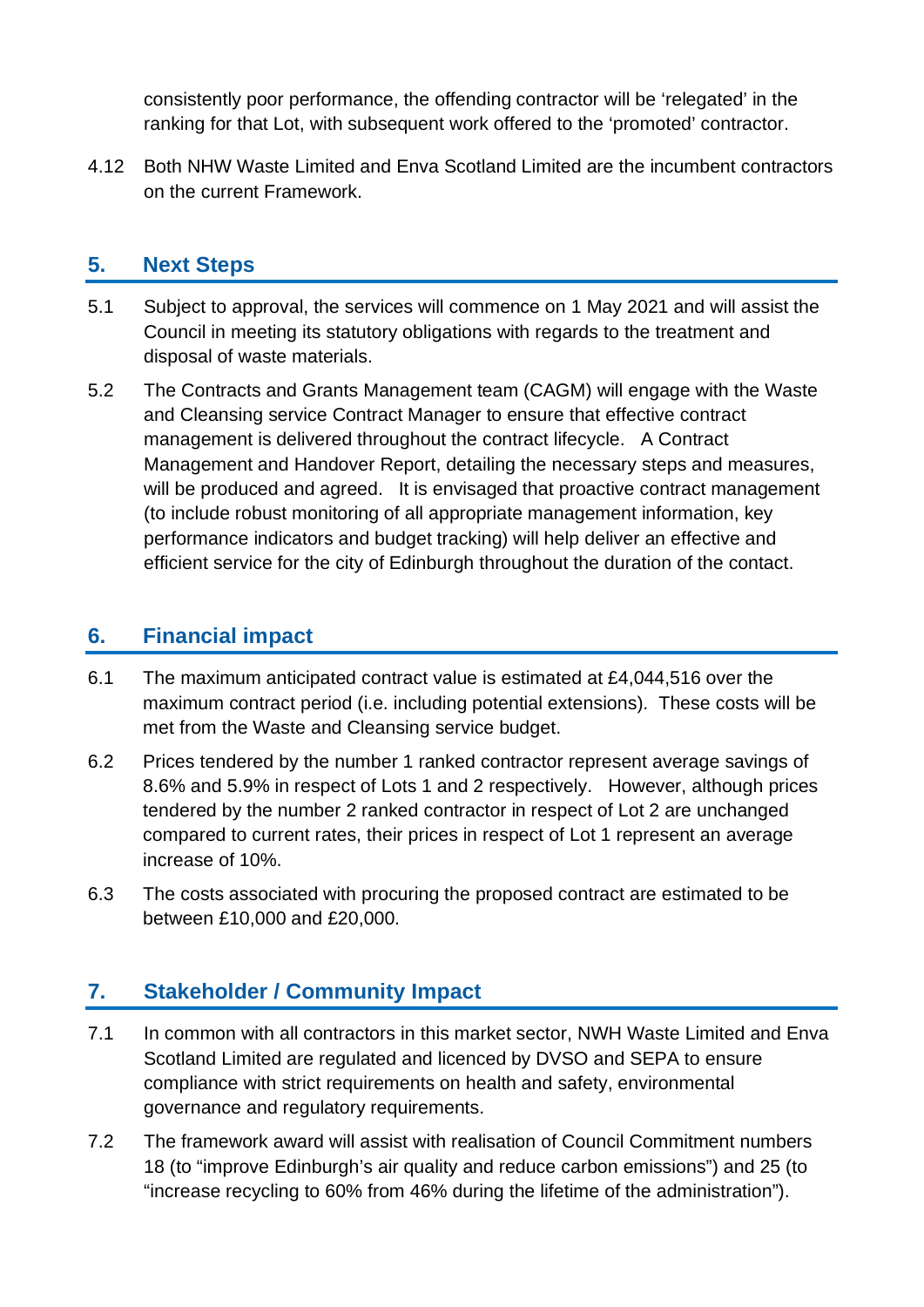- 7.3 Both of the recommended contractors have undertaken to provide appropriate Community Benefits, amounting to the value of 1% of the cumulative total value of their contracts. Examples of project benefits offered include community engagement events, working with schools to offer work experience and/or educational and professional advice, and free organic compost for community garden projects.
- 7.4 Both recommended contractors have also confirmed that they intend pay workers (including any agency or sub-contractor workers) the Real Living Wage.
- 7.5 The procurement process followed is compliant with all relevant regulations as well as the Council's Contract Standing Orders. The risk of legal challenge relating to this procurement has therefore been minimised.

#### **8. Background reading/external references**

8.1 [The proposed service will contribute to the success of Council Commitments 18 and](https://www.edinburgh.gov.uk/council-commitments/delivering-sustainable-future) [25](https://www.edinburgh.gov.uk/council-commitments/delivering-sustainable-future)

#### **9. Appendices**

9.1 Appendix 1 – Summary of Tendering and Tender Evaluation Processes.